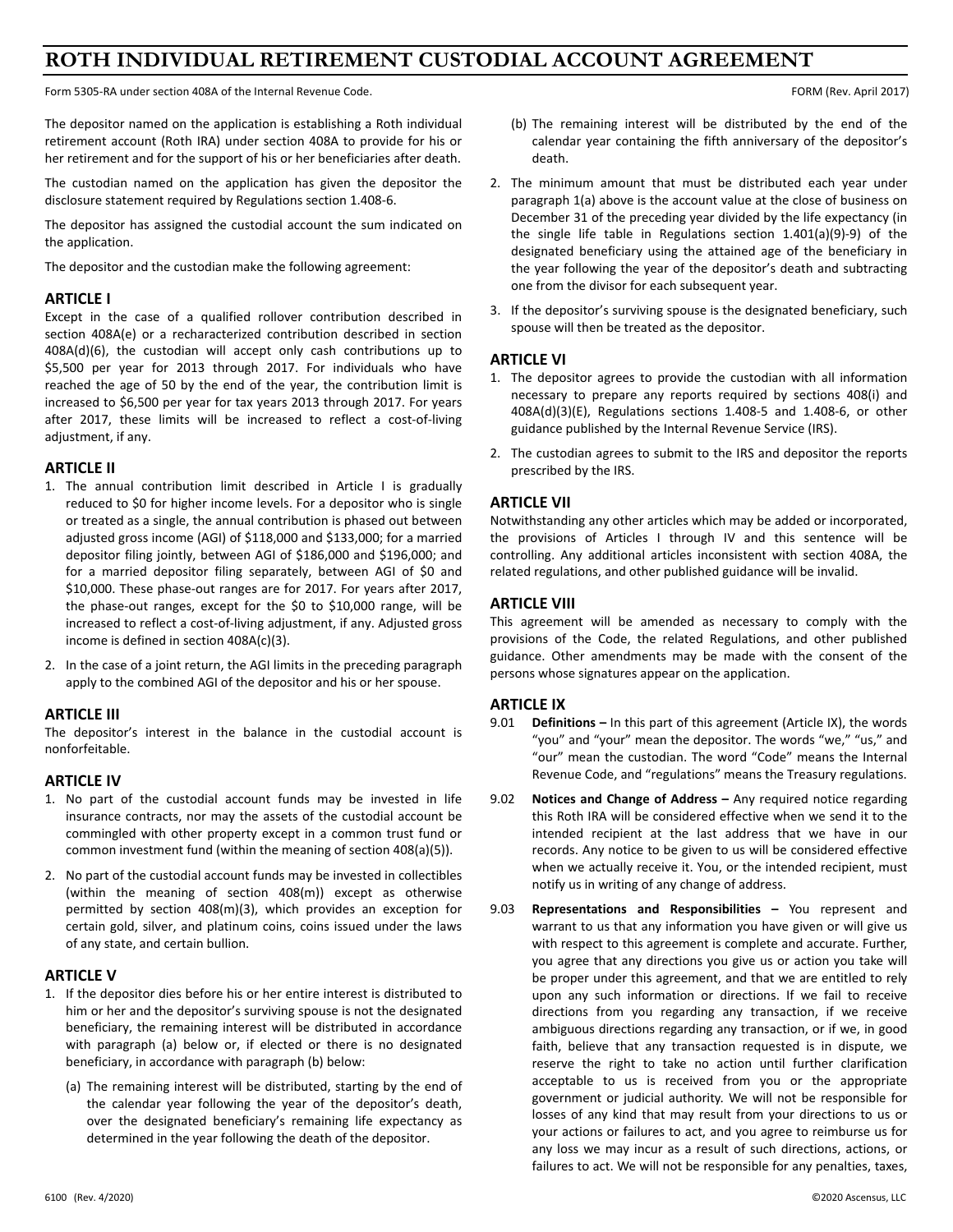judgments, or expenses you incur in connection with your Roth IRA. We have no duty to determine whether your contributions or distributions comply with the Code, regulations, rulings, or this agreement.

We may permit you to appoint, through written notice acceptable to us, an authorized agent to act on your behalf with respect to this Agreement (e.g., attorney-in-fact, executor, administrator, investment manager, etc. collectively referred to as "Investment Advisor"), however, we have no duty to determine the validity of such appointment or any instrument appointing such Investment Advisor. We shall accept all investment or other instructions from your Investment Advisor as having been authorized by you. We shall not be responsible for and you shall indemnify us from all losses of any kind that may result from directions, actions or failures to act by you or your Investment Advisor, and you agree to reimburse us for any loss we may incur as a result of such directions, actions or failures to act by you or your Investment Advisor. You may at any time remove an Investment Advisor from your account by providing us written notice, provided, however that the removal will not have the effect of canceling any notice, instruction or action taken by us prior to Investment Advisor's removal from your account.

 You will have 60 days after you receive any documents, statements, or other information from us to notify us in writing of any errors or inaccuracies reflected in these documents, statements, or other information. If you do not notify us within 60 days, the documents, statements, or other information will be deemed correct and accurate, and we will have no further liability or obligation for such documents, statements, other information, or the transactions described therein.

 By performing services under this agreement we are acting as your agent. You acknowledge and agree that nothing in this agreement will be construed as conferring fiduciary status upon us. We will not be required to perform any additional services unless specifically agreed to under the terms and conditions of this agreement, or as required under the Code and the regulations promulgated thereunder with respect to Roth IRAs. You agree to indemnify and hold us harmless for any and all claims, actions, proceedings, damages, judgments, liabilities, costs, and expenses, including attorney's fees arising from or in connection with this agreement.

 To the extent written instructions or notices are required under this agreement, we may accept or provide such information in any other form permitted by the Code or applicable regulations including, but not limited to, electronic communication.

- 9.04 **Disclosure of Account Information –** We may use agents and/or subcontractors to assist in administering your Roth IRA. We may release nonpublic personal information regarding your Roth IRA to such providers as necessary to provide the products and services made available under this agreement, and to evaluate our business operations and analyze potential product, service, or process improvements.
- 9.05 **Service Fees –** We have the right to charge an annual service fee or other designated fees (e.g., a transfer, rollover, or termination fee) for maintaining your Roth IRA. In addition, we have the right to be reimbursed for all reasonable expenses, including legal expenses, we incur in connection with the administration of your Roth IRA. We may charge you separately for any fees or expenses, or we may deduct the amount of the fees or expenses from the assets in your Roth IRA at our discretion. We reserve the right to charge any additional fee upon 30 days notice to you that the fee will be effective. You agree that fees such as subtransfer agent fees, shareholder servicing fees and/or commissions may be paid to us by third parties for assistance in performing certain transactions with

respect to this Roth IRA. In addition, you understand and agree that certain of our affiliates may receive investment advisory fees or other servicing fees from investments made by you, including investments made in certain mutual funds and money market funds.

 Any brokerage commissions attributable to the assets in your Roth IRA will be charged to your Roth IRA. You cannot reimburse your Roth IRA for those commissions.

- If publicly‐traded securities are to be included in the specified investments, orders shall be executed through a securities broker/dealer registered under the Securities Exchange Act of 1934 designated by you upon such form as we may prescribe. Any brokerage account maintained in connection herewith shall be in our name for your benefit. We shall be authorized to honor transactions within the brokerage account without obligation to verify prior authorization of same by you or your authorized agent. Any cash received by the brokerage account, whether as income or proceeds of transactions, shall be held by the brokerage account pending directions, and we shall have no obligation to direct the broker to remit such cash until directed to do so, but may receive remittances without direction if the same are made by the broker. Investment directions may be given directly to the designated broker by you or your authorized agent (in such manner as the broker may require) and the broker shall be responsible for the execution of such orders. When securities are purchased within the brokerage account requiring that funds be remitted by the Custodian to make settlement, you agree to notify or instruct the broker to notify us on the trade date of the pending securities transaction, and to request delivery of the custodial account assets necessary to settle the trade. You agree to hold us harmless for any losses resulting from your failure to notify us of the pending trade and request for settlement in the above prescribed manner.
- 9.06 **Investment of Amounts in the Roth IRA**  You have exclusive responsibility for and control over the investment of the assets of your Roth IRA. All transactions will be subject to any and all restrictions or limitations, direct or indirect, that are imposed by our charter, articles of incorporation, or bylaws; any and all applicable federal and state laws and regulations; the rules, regulations, customs and usages of any exchange, market or clearing house where the transaction is executed; our policies and practices; and this agreement. After your death, your beneficiaries will have the right to direct the investment of your Roth IRA assets, subject to the same conditions that applied to you during your lifetime under this agreement (including, without limitation, Section 9.03 of this article). We will have no discretion to direct any investment in your Roth IRA. We assume no responsibility for rendering investment advice with respect to your Roth IRA, nor will we offer any opinion or judgment to you on matters concerning the value or suitability of any investment or proposed investment for your Roth IRA. In the absence of instructions from you, or if your instructions are not in a form acceptable to us, we will have the right to hold any uninvested amounts in cash, and we will have no responsibility to invest uninvested cash unless and until directed by you. We will not exercise the voting rights and other shareholder rights with respect to investments in your Roth IRA unless you provide timely written directions acceptable to us.

You will select the investment for your Roth IRA assets from those investments that we are authorized by our charter, articles of incorporation, or bylaws to offer and do in fact offer for Roth IRAs (e.g., term share accounts, passbook accounts, certificates of deposit, money market accounts.) We may in our sole discretion make available to you additional investment offerings, which will be limited to publicly traded securities, mutual funds, money market instruments, and other investments that are obtainable by us and that we are capable of holding in the ordinary course of our business.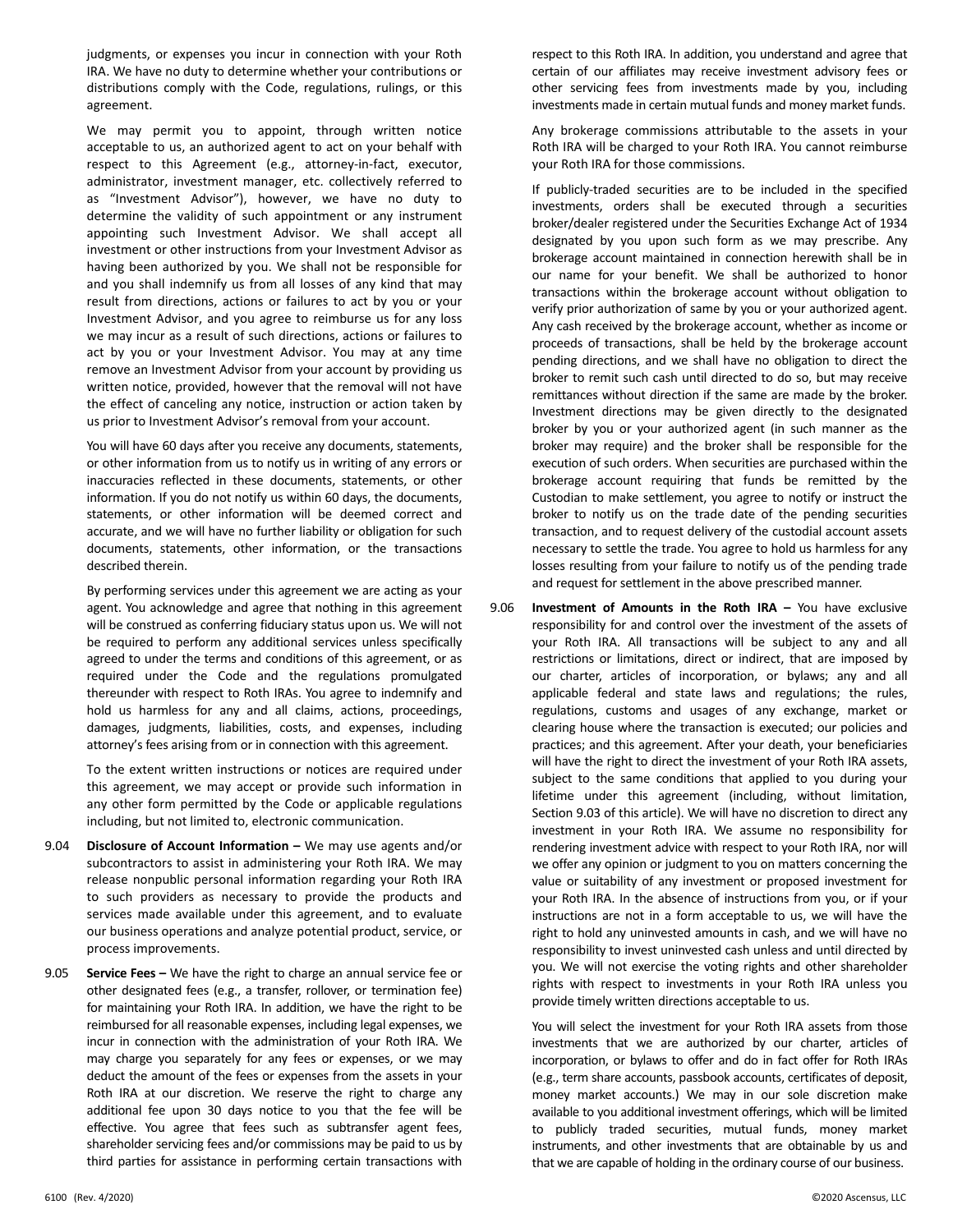We shall retain in cash so much of the custodial account as you or your Investment Advisor directs or until other instructions are received and we are authorized to place such cash held in the custodial account in an interest‐bearing instrument or money market fund as determined appropriate in our sole discretion.

9.07 **Beneficiaries –** If you die before you receive all of the amounts in your Roth IRA, payments from your Roth IRA will be made to your beneficiaries. We have no obligation to pay to your beneficiaries until such time we are notified of your death by receiving a valid death certificate.

 You may designate one or more persons or entities as beneficiary of your Roth IRA. This designation can only be made on a form provided by or acceptable to us, and it will only be effective when it is filed with us during your lifetime. Each beneficiary designation you file with us will cancel all previous designations. The consent of your beneficiaries will not be required for you to revoke a beneficiary designation. If you have designated both primary and contingent beneficiaries and no primary beneficiary survives you, the contingent beneficiaries will acquire the designated share of your Roth IRA. If you do not designate a beneficiary or if all of your primary and contingent beneficiaries predecease you, your estate will be the beneficiary.

 If your surviving spouse is the designated beneficiary, your spouse may elect to treat your Roth IRA as his or her own Roth IRA, and would not be subject to the required minimum distribution rules. Your surviving spouse will also be entitled to such additional beneficiary payment options as are granted under the Code or applicable regulations.

 We may allow, if permitted by state law, an original Roth IRA beneficiary (the beneficiary who is entitled to receive distributions from an inherited Roth IRA at the time of your death) to name successor beneficiaries for the inherited Roth IRA. This designation can only be made on a form provided by or acceptable to us, and it will only be effective when it is filed with us during the original Roth IRA beneficiary's lifetime. Each beneficiary designation form that the original Roth IRA beneficiary files with us will cancel all previous designations. The consent of a successor beneficiary will not be required for the original Roth IRA beneficiary to revoke a successor beneficiary designation. If the original Roth IRA beneficiary does not designate a successor beneficiary, his or her estate will be the successor beneficiary. In no event will the successor beneficiary be able to extend the distribution period beyond that required for the original Roth IRA beneficiary.

If we so choose, for any reason (e.g., due to limitations of our charter or bylaws), we may require that a beneficiary of a deceased Roth IRA owner take total distribution of all Roth IRA assets by December 31 of the year following the year of death.

9.08 **Termination of Agreement, Resignation, or Removal of Custodian –**  Either party may terminate this agreement at any time by giving written notice to the other. We can resign as custodian at any time effective 30 days after we send written notice of our resignation to you. Upon receipt of that notice, you must make arrangements to transfer your Roth IRA to another financial organization. If you do not complete a transfer of your Roth IRA within 30 days from the date we send the notice to you, we have the right to transfer your Roth IRA assets to a successor Roth IRA trustee or custodian that we choose in our sole discretion, or we may pay your Roth IRA to you in a single sum. We will not be liable for any actions or failures to act on the part of any successor trustee or custodian, nor for any tax consequences you may incur that result from the transfer or distribution of your assets pursuant to this section.

 If this agreement is terminated, we may charge to your Roth IRA a reasonable amount of money that we believe is necessary to cover any associated costs, including but not limited to one or more of the following.

- Any fees, expenses, or taxes chargeable against your Roth IRA
- Any penalties or surrender charges associated with the early withdrawal of any savings instrument or other investment in your Roth IRA

 If we are a nonbank custodian required to comply with Regulations section 1.408‐2(e) and we fail to do so or we are not keeping the records, making the returns, or sending the statements as are required by forms or regulations, the IRS may require us to substitute another trustee or custodian.

We may establish a policy requiring distribution of the entire balance of your Roth IRA to you in cash or property if the balance of your Roth IRA drops below the minimum balance required under the applicable investment or policy established.

- 9.09 **Successor Custodian -** If our organization changes its name, reorganizes, merges with another organization (or comes under the control of any federal or state agency), or if our entire organization (or any portion that includes your Roth IRA) is bought by another organization, that organization (or agency) will automatically become the trustee or custodian of your Roth IRA, but only if it is the type of organization authorized to serve as a Roth IRA trustee or custodian.
- 9.10 **Amendments** We have the right to amend this agreement at any time. Any amendment we make to comply with the Code and related regulations does not require your consent. You will be deemed to have consented to any other amendment unless, within 30 days from the date we send the amendment, you notify us in writing that you do not consent.
- 9.11 **Withdrawals or Transfers –** All requests for withdrawal or transfer will be in writing on a form provided by or acceptable to us. The method of distribution must be specified in writing or in any other method acceptable to us. The tax identification number of the recipient must be provided to us before we are obligated to make a distribution. Withdrawals will be subject to all applicable tax and other laws and regulations, including but not limited to possible early distribution penalty taxes, surrender charges, and withholding requirements.

You are not required to take a distribution from your Roth IRA during your lifetime. At your death, however, your beneficiaries must begin taking distributions in accordance with Article V and section 9.07 of this article. We will make no distributions to you from your Roth IRA until you provide us with a written request for a distribution on a form provided by or acceptable to us.

- 9.12 **Transfers From Other Plans –** We can receive amounts transferred to this Roth IRA from the trustee or custodian of another Roth IRA as permitted by the Code. In addition, we can accept rollovers of eligible rollover distributions from employer‐ sponsored retirement plans as permitted by the Code. We reserve the right not to accept any transfer.
- 9.13 **Liquidation of Assets –** We have the right to liquidate assets in your Roth IRA if necessary to make distributions or to pay fees, expenses, taxes, penalties, or surrender charges properly chargeable against your Roth IRA. If you fail to direct us as to which assets to liquidate, we will decide, in our complete and sole discretion, and you agree to not hold us liable for any adverse consequences that result from our decision.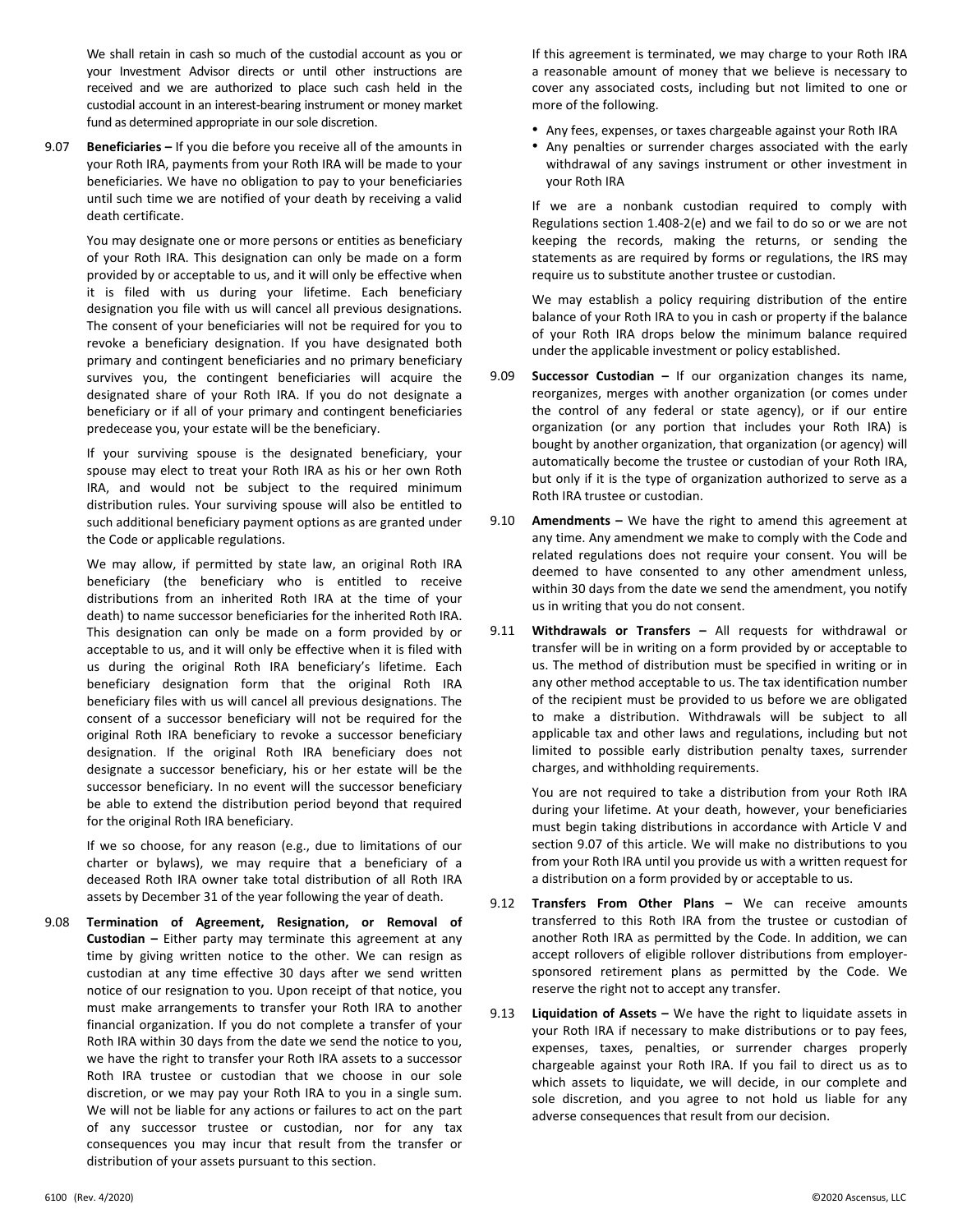9.14 **Restrictions on the Fund –** Neither you nor any beneficiary may sell, transfer, or pledge any interest in your Roth IRA in any manner whatsoever, except as provided by law or this agreement.

> The assets in your Roth IRA will not be responsible for the debts, contracts, or torts of any person entitled to distributions under this agreement.

9.15 **What Law Applies -** This agreement is subject to all applicable federal and state laws and regulations. If it is necessary to apply any state law to interpret and administer this agreement, the law of Nebraska will govern.

 If any part of this agreement is held to be illegal or invalid, the remaining parts will not be affected. Neither your nor our failure to enforce at any time or for any period of time any of the provisions of this agreement will be construed as a waiver of such provisions, or your right or our right thereafter to enforce each and every such provision.

- 9.16 **Arbitration –** YOU AGREE THAT ALL CLAIMS AND DISPUTES OF EVERY TYPE AND MATTER WHICH MAY ARISE UNDER THIS AGREEMENT SHALL BE SUBMITTED TO BINDING ARBITRATION BEFORE A PANEL OF ARBITRATORS (AS DESCRIBED BELOW), OF AND PURSUANT TO THE RULES OF THE AMERICAN ARBITRATION ASSOCIATION ("AAA"). SUCH ARBITRATION HEARINGS AND PROCEEDINGS SHALL TAKE PLACE ONLY IN DOUGLAS COUNTY, NEBRASKA OR ANOTHER SITE SELECTED BY US IN OUR SOLE DISCRETION AND THIS ARBITRATION PROVISION AND THE ARBITRATION SHALL BE ADMINISTERED BY THE AAA PURSUANT TO AND CONSTRUED AND ENFORCED UNDER THE FEDERAL ARBITRATION ACT (TITLE 9 OF THE UNITED STATES CODE) ("FAA"). IF THE FAA IS INAPPLICABLE FOR ANY REASON, SUCH ARBITRATION SHALL BE CONDUCTED PURSUANT TO NEBRASKA LAW. THERE SHALL BE NO CLASS ACTION, CLASS OR CONSOLIDATED ARBITRATION AND THE PREVAILING PARTY IN ANY CLAIM OR DISPUTE OF ANY TYPE SHALL RECOVER REASONABLE ATTORNEYS' FEES, COSTS AND EXPENSES, INCLUDING WITHOUT LIMITATION, ARBITRATION FILING FEES, ARBITRATORS' FEES, AND OTHER ARBITRATION FEES. ANY ARBITRATION PROCEEDING SHALL BE CONDUCTED BY A PANEL OF THREE NEUTRAL ARBITRATORS SELECTED BY THE PARTIES UNLESS THE PARTIES AGREE OTHERWISE. IF ARBITRATION IS REQUESTED AS DESCRIBED ABOVE, BOTH YOU AND US EXPRESSLY WAIVE ANY RIGHT TO INSTITUTE OR CONDUCT LITIGATION OR ARBITRATION BEFORE ANY OTHER BODY OR TRIBUNAL. THE PARTIES FURTHER AGREE THAT IF A PARTY IS REQUIRED TO ENFORCE THIS ARBITRATION AGREEMENT AGAINST THE OTHER PARTY AND/OR TO COMPEL THE OTHER PARTY TO ARBITRATION PURSUANT TO THIS AGREEMENT, THE PARTY SHALL RECOVER FROM THE OTHER PARTY REASONABLE ATTORNEYS' FEES, COSTS AND EXPENSES SO INCURRED. ARBITRATION SHALL BE FINAL AND BINDING UPON THE PARTIES.
- 9.17 **Limitation of Liability –** WE SHALL BE UNDER NO DUTIES WHATSOEVER EXCEPT SUCH DUTIES AS ARE SPECIFICALLY SET FORTH IN THIS AGREEMENT. WE SHALL BE FULLY PROTECTED IN ACTING UPON ANY INSTRUMENT, CERTIFICATE, OR PAPER BELIEVED BY US TO BE GENUINE AND TO BE SIGNED OR PRESENTED BY THE PROPER PERSON OR PERSONS, AND THE WE SHALL BE UNDER NO DUTY TO MAKE ANY INVESTIGATION OR INQUIRY AS TO ANY STATEMENT CONTAINED IN ANY SUCH WRITING BUT MAY ACCEPT THE SAME AS CONCLUSIVE EVIDENCE OF THE TRUTH AND ACCURACY OF THE STATEMENTS THEREIN CONTAINED. YOU SHALL AT ALL TIMES INDEMNIFY AND HOLD US HARMLESS FROM ANY LIABILITY WHICH MAY ARISE HEREUNDER EXCEPT LIABILITY ARISING FROM OUR GROSS NEGLIGENCE OR WILLFUL MISCONDUCT.

# **GENERAL INSTRUCTIONS**

*Section references are to the Internal Revenue Code unless otherwise noted.* 

# **PURPOSE OF FORM**

Form 5305-RA is a model custodial account agreement that meets the requirements of section 408A. However, only Articles I through VIII have been reviewed by the IRS. A Roth individual retirement account (Roth IRA) is established after the form is fully executed by both the individual (depositor) and the custodian. This account must be created in the United States for the exclusive benefit of the depositor and his or her beneficiaries.

**Do not** file Form 5305‐RA with the IRS. Instead, keep it with your records.

Unlike contributions to Traditional individual retirement arrangements, contributions to a Roth IRA are not deductible from the depositor's gross income; and distributions after five years that are made when the depositor is 59½ years of age or older or on account of death, disability, or the purchase of a home by a first-time homebuyer (limited to \$10,000), are not includible in gross income. For more information on Roth IRAs, including the required disclosures the custodian must give the depositor, see Pub. 590‐A, *Contributions to Individual Retirement Arrangements (IRAs)*, and Pub. 590‐B, *Distributions from Individual Retirement Arrangements (IRAs)*.

# **DEFINITIONS**

**Custodian –** The custodian must be a bank or savings and loan association, as defined in section 408(n), or any person who has the approval of the IRS to act as custodian.

**Depositor -** The depositor is the person who establishes the custodial account.

# **SPECIFIC INSTRUCTIONS**

Article I – The depositor may be subject to a six percent tax on excess contributions if (1) contributions to other individual retirement arrangements of the depositor have been made for the same tax year, (2) the depositor's adjusted gross income exceeds the applicable limits in Article II for the tax year, or (3) the depositor's and spouse's compensation is less than the amount contributed by or on behalf of them for the tax year.

**Article V –** This article describes how distributions will be made from the Roth IRA after the depositor's death. Elections made pursuant to this article should be reviewed periodically to ensure they correspond to the depositor's intent. Under paragraph three of Article V, the depositor's spouse is treated as the owner of the Roth IRA upon the death of the depositor, rather than as the beneficiary. If the spouse is to be treated as the beneficiary and not the owner, an overriding provision should be added to Article IX.

**Article IX –** Article IX and any that follow it may incorporate additional provisions that are agreed to by the depositor and custodian to complete the agreement. They may include, for example, definitions, investment powers, voting rights, exculpatory provisions, amendment and termination, removal of the custodian, custodian's fees, state law requirements, beginning date of distributions, accepting only cash, treatment of excess contributions, prohibited transactions with the depositor, etc. Attach additional pages if necessary.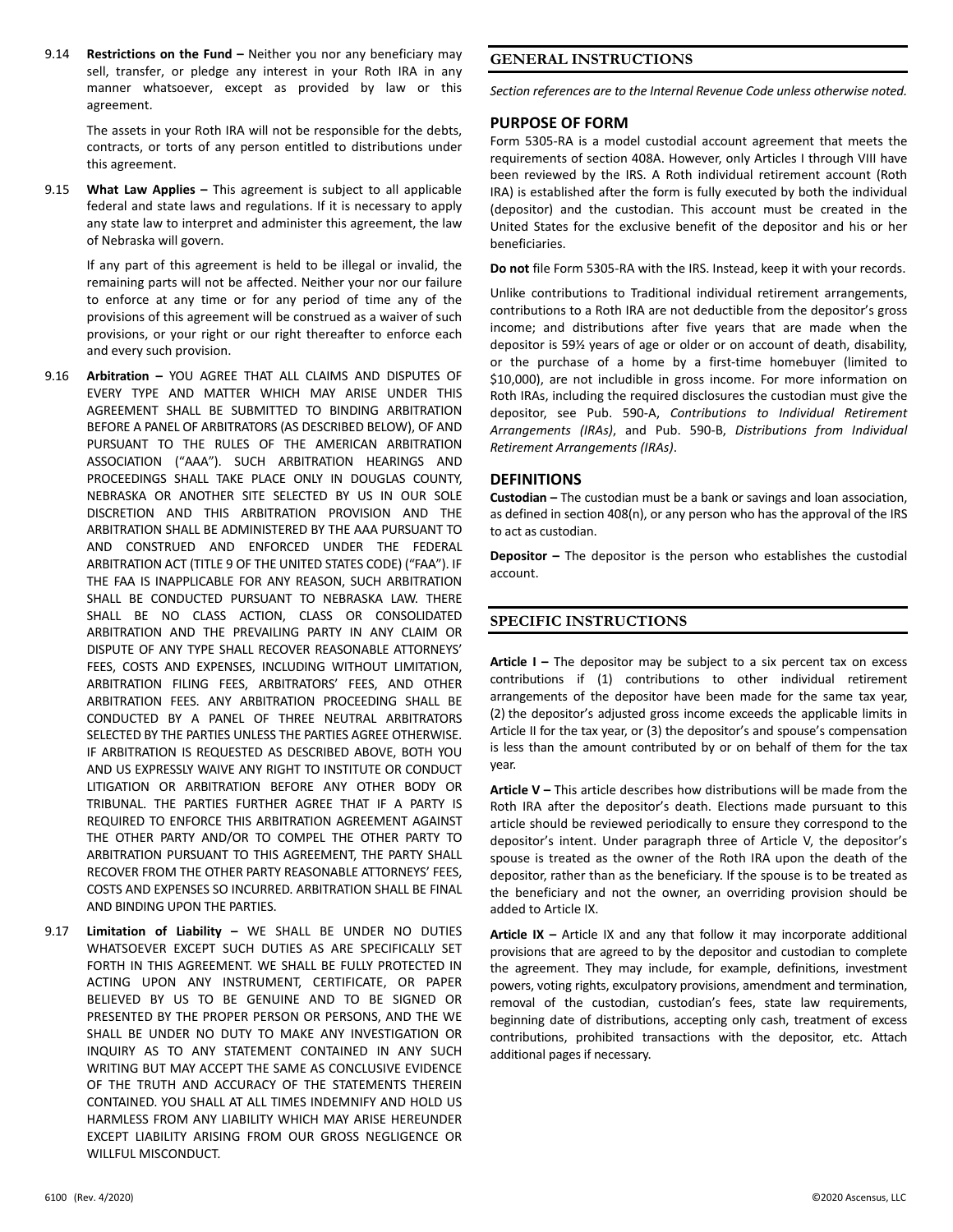# **DISCLOSURE STATEMENT**

# **RIGHT TO REVOKE YOUR ROTH IRA**

You have the right to revoke your Roth IRA within seven days of the receipt of the disclosure statement. If revoked, you are entitled to a full return of the contribution you made to your Roth IRA. The amount returned to you would not include an adjustment for such items as sales commissions, administrative expenses, or fluctuation in market value. You may make this revocation only by mailing or delivering a written notice to the custodian at the address listed on the application.

If you send your notice by first class mail, your revocation will be deemed mailed as of the postmark date.

If you have any questions about the procedure for revoking your Roth IRA, please call the custodian at the telephone number listed on the application.

# **REQUIREMENTS OF A ROTH IRA**

- A. **Cash Contributions –** Your contribution must be in cash, unless it is a rollover or conversion contribution.
- B. **Maximum Contribution –** The total amount you may contribute to a Roth IRA for any taxable year cannot exceed the lesser of 100 percent of your compensation or \$6,000 for 2019 and 2020, with possible cost‐of‐living adjustments each year thereafter. If you also maintain a Traditional IRA (i.e., an IRA subject to the limits of Internal Revenue Code Sections (IRC Secs.) 408(a) or 408(b)), the maximum contribution to your Roth IRAs is reduced by any contributions you make to your Traditional IRAs. Your total annual contribution to all Roth IRAs and Traditional IRAs cannot exceed the lesser of the dollar amounts described above or 100 percent of your compensation.

 Your Roth IRA contribution is further limited if your modified adjusted gross income (MAGI) equals or exceeds \$193,000 (for 2019) or \$196,000 (for 2020) if you are a married individual filing a joint income tax return, or equals or exceeds \$122,000 (for 2019) or \$124,000 (for 2020) if you are a single individual. Married individuals filing a joint income tax return with MAGI equaling or exceeding \$203,000 (for 2019) or \$206,000 (for 2020) may not fund a Roth IRA. Single individuals with MAGI equaling or exceeding \$137,000 (for 2019) or \$139,000 (for 2020) may not fund a Roth IRA. Married individuals filing a separate income tax return with MAGI equaling or exceeding \$10,000 may not fund a Roth IRA. The MAGI limits described above are subject to cost‐of‐living increases for tax years beginning after 2020.

 If you are married filing a joint income tax return and your MAGI is between the applicable MAGI phase-out range for the year, your maximum Roth IRA contribution is determined as follows. (1) Begin with the appropriate MAGI phase-out maximum for the applicable year and subtract your MAGI; (2) divide this total by the difference between the phase‐out range maximum and minimum; and (3) multiply this number by the maximum allowable contribution for the applicable year, including catch-up contributions if you are age 50 or older. For example, if you are age 30 with MAGI of \$201,000, your maximum Roth IRA contribution for 2020 is \$3,000 ([\$206,000 minus \$201,000] divided by \$10,000 and multiplied by \$6,000).

 If you are single and your MAGI is between the applicable MAGI phase‐ out for the year, your maximum Roth IRA contribution is determined as follows. (1) Begin with the appropriate MAGI phase‐out maximum for the applicable year and subtract your MAGI; (2) divide this total by the difference between the phase‐out range maximum and minimum; and (3) multiply this number by the maximum allowable contribution for the applicable year, including catch‐up contributions if you are age 50 or older. For example, if you are age 30 with MAGI of \$127,000, your maximum Roth IRA contribution for 2020 is \$4,800 ([\$139,000 minus \$127,000] divided by \$15,000 and multiplied by \$6,000).

- C. **Contribution Eligibility –** You are eligible to make a regular contribution to your Roth IRA, regardless of your age, if you have compensation and your MAGI is below the maximum threshold. Your Roth IRA contribution is not limited by your participation in an employer‐sponsored retirement plan, other than a Traditional IRA.
- D. **Catch-Up Contributions –** If you are age 50 or older by the close of the taxable year, you may make an additional contribution to your Roth IRA. The maximum additional contribution is \$1,000 per year.
- E. **Nonforfeitability** Your interest in your Roth IRA is nonforfeitable.
- F. **Eligible Custodians –** The custodian of your Roth IRA must be a bank, savings and loan association, credit union, or a person or entity approved by the Secretary of the Treasury.
- G. **Commingling Assets –** The assets of your Roth IRA cannot be commingled with other property except in a common trust fund or common investment fund.
- H. **Life Insurance –** No portion of your Roth IRA may be invested in life insurance contracts.
- I. **Collectibles**  You may not invest the assets of your Roth IRA in collectibles (within the meaning of IRC Sec. 408(m)). A collectible is defined as any work of art, rug or antique, metal or gem, stamp or coin, alcoholic beverage, or other tangible personal property specified by the Internal Revenue Service (IRS). However, specially minted United States gold and silver coins, and certain state‐issued coins are permissible investments. Platinum coins and certain gold, silver, platinum, or palladium bullion (as described in IRC Sec. 408(m)(3)) are also permitted as Roth IRA investments.
- J. **Beneficiary Distributions**  Upon your death, your beneficiaries are required to take distributions according to IRC Sec. 401(a)(9) and Treasury Regulation 1.408‐8. These requirements are described below.
	- 1. **Death of Roth IRA Owner Before January 1, 2020**  Your designated beneficiary is determined based on the beneficiaries designated as of the date of your death, who remain your beneficiaries as of September 30 of the year following the year of your death. The entire amount remaining in your account will, at the election of your designated beneficiaries, either
		- (a) be distributed by December 31 of the year containing the fifth anniversary of your death, or
		- (b) be distributed over the remaining life expectancy of your designated beneficiaries.

 If your spouse is your sole designated beneficiary, he or she must elect either option (a) or (b) by the earlier of December 31 of the year containing the fifth anniversary of your death, or December 31 of the year life expectancy payments would be required to begin. Your designated beneficiaries, other than a spouse who is the sole designated beneficiary, must elect either option (a) or (b) by December 31 of the year following the year of your death. If no election is made, distribution will be calculated in accordance with option (b). In the case of distributions under option (b), distributions must commence by December 31 of the year following the year of your death. Generally, if your spouse is the designated beneficiary, distributions need not commence until December 31 of the year you would have attained age 72 (70% if you would have attained 70½ before 2020), if later. If a beneficiary other than a person or qualified trust as defined in the Treasury Regulations is named, you will be treated as having no designated beneficiary of your Roth IRA for purposes of determining the distribution period. If there is no designated beneficiary of your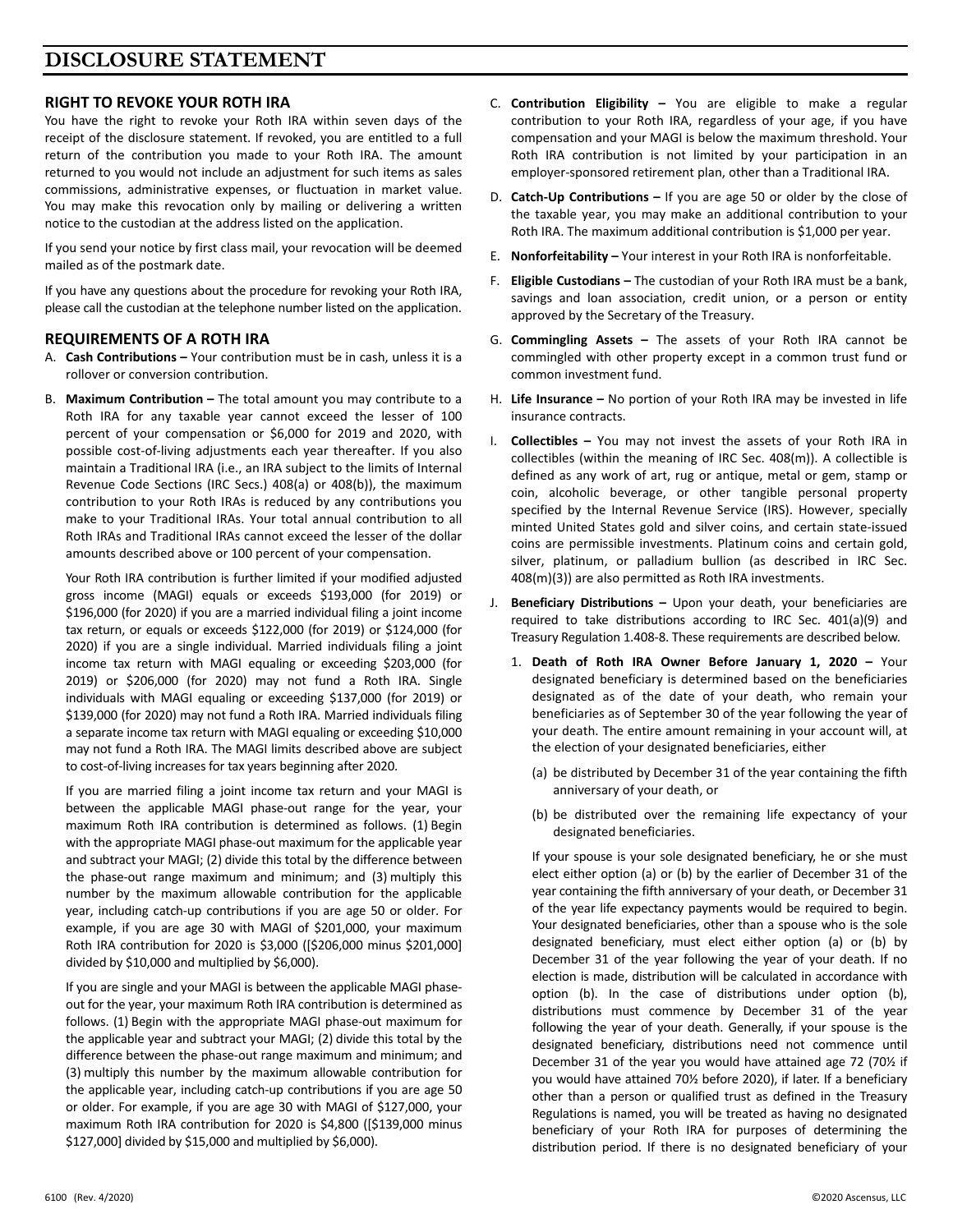Roth IRA, the entire Roth IRA must be distributed by December 31 of the year containing the fifth anniversary of your death.

2. **Death of Roth IRA Owner On or After January 1, 2020 –** The entire amount remaining in your account will generally be distributed by December 31 of the year containing the tenth anniversary of your death unless you have an eligible designated beneficiary or you have no designated beneficiary for purposes of determining a distribution period.

 If your beneficiary is an eligible designated beneficiary, the entire amount remaining in your account may be distributed (in accordance with the Treasury Regulations) over the remaining life expectancy of your eligible designated beneficiary (or over a period not extending beyond the life expectancy of such beneficiary).

 An eligible designated beneficiary is any designated beneficiary who is

- your surviving spouse,
- your child who has not reached the age of majority,
- disabled (A physician must determine that your impairment can be expected to result in death or to be of long, continued, and indefinite duration.),
- an individual who is not more than 10 years younger than you, or
- chronically ill (A chronically ill individual is someone who (1) is unable to perform (without substantial assistance from another individual) at least two activities of daily living for an indefinite period due to a loss of functional capacity, (2) has a level of disability similar to the level of disability described above requiring assistance with daily living based on loss of functional capacity, or (3) requires substantial supervision to protect the individual from threats to health and safety due to severe cognitive impairment.)

 Note that certain trust beneficiaries (e.g., certain trusts for disabled and chronically ill individuals) may take distribution of the entire amount remaining in your account over the remaining life expectancy of the trust beneficiary.

 Generally, life expectancy distributions to an eligible designated beneficiary must commence by December 31 of the year following the year of your death. However, if your spouse is the eligible designated beneficiary, distributions need not commence until December 31 of the year you would have attained age 72, if later. If your eligible designated beneficiary is your minor child, life expectancy payments must begin by December 31 of the year following the year of your death and continue until the child reaches the age of majority. Once the age of majority is reached, the beneficiary will have 10 years to deplete the account.

 If a beneficiary other than a person (e.g., your estate, a charity, or a certain type of trust) is named, you will be treated as having no designated beneficiary of your Roth IRA for purposes of determining the distribution period. If there is no designated beneficiary of your Roth IRA, the entire Roth IRA must be distributed by December 31 of the year containing the fifth anniversary of your death.

 A spouse who is the sole designated beneficiary of your entire Roth IRA will be deemed to elect to treat your Roth IRA as his or her own by either (1) making contributions to your Roth IRA or (2) failing to timely remove a required minimum distribution from your Roth IRA. Regardless of whether or not the spouse is the sole designated beneficiary of your Roth IRA, a spouse beneficiary may roll over his or her share of the assets to his or her own Roth IRA.

 If we so choose, for any reason (e.g., due to limitations of our charter or bylaws), we may require that a beneficiary of a deceased Roth IRA owner take total distribution of all Roth IRA assets by December 31 of the year following the year of death.

 If your beneficiary fails to remove a required minimum distribution after your death, an additional penalty tax of 50 percent is imposed on the amount of the required minimum distribution that should have been taken but was not. Your beneficiary must file IRS Form 5329 along with his or her income tax return to report and remit any additional taxes to the IRS.

K. **Waiver of 2020 RMD –** In spite of the general rules described above, no beneficiary life expectancy payments are required for calendar year 2020. In addition, if the five‐year rule applies to a Roth IRA with respect to any decedent, the five‐year period is determined without regard to calendar year 2020. For example, if a Roth IRA owner died in 2017, the beneficiary's five‐year period ends in 2023 instead of 2022.

# **INCOME TAX CONSEQUENCES OF ESTABLISHING A ROTH IRA**

- A. **Contributions Not Deducted –** No deduction is allowed for Roth IRA contributions, including transfers, rollovers, and conversion contributions.
- B. **Contribution Deadline –** The deadline for making a Roth IRA contribution is your tax return due date (not including extensions). You may designate a contribution as a contribution for the preceding taxable year in a manner acceptable to us. For example, if you are a calendar‐year taxpayer and you make your Roth IRA contribution on or before your tax filing deadline, your contribution is considered to have been made for the previous tax year if you designate it as such.

 If you are a member of the Armed Forces serving in a combat zone, hazardous duty area, or contingency operation, you may have an extended contribution deadline of 180 days after the last day served in the area. In addition, your contribution deadline for a particular tax year is also extended by the number of days that remained to file that year's tax return as of the date you entered the combat zone. This additional extension to make your Roth IRA contribution cannot exceed the number of days between January 1 and your tax filing deadline, not including extensions.

- C. **Tax Credit for Contributions –** You may be eligible to receive a tax credit for your Roth IRA contributions. This credit may not exceed \$1,000 in a given year. You may be eligible for this tax credit if you are
	- age 18 or older as of the close of the taxable year,
	- not a dependent of another taxpayer, and
	- not a full-time student.

 The credit is based upon your income (see chart below), and will range from 0 to 50 percent of eligible contributions. In order to determine the amount of your contributions, add all of the contributions made to your Roth IRA and reduce these contributions by any distributions that you have taken during the testing period. The testing period begins two years prior to the year for which the credit is sought and ends on the tax return due date (including extensions) for the year for which the credit is sought. In order to determine your tax credit, multiply the applicable percentage from the chart below by the amount of your contributions that do not exceed \$2,000.

| 2019 Adjusted Gross Income*        | Applicable             |                           |            |
|------------------------------------|------------------------|---------------------------|------------|
| Joint<br>Return                    | Head of a<br>Household | <b>All Other</b><br>Cases | Percentage |
| $$1 - 38,500$                      | $$1 - 28,875$          | $$1 - 19,250$             | 50         |
| \$38,501-41,500                    | \$28,876-31,125        | \$19,251-20,750           | 20         |
| \$31,126-48,000<br>\$41,501-64,000 |                        | \$20,751-32,000           | 10         |
| Over \$64,000                      | Over \$48,000          | Over \$32,000             |            |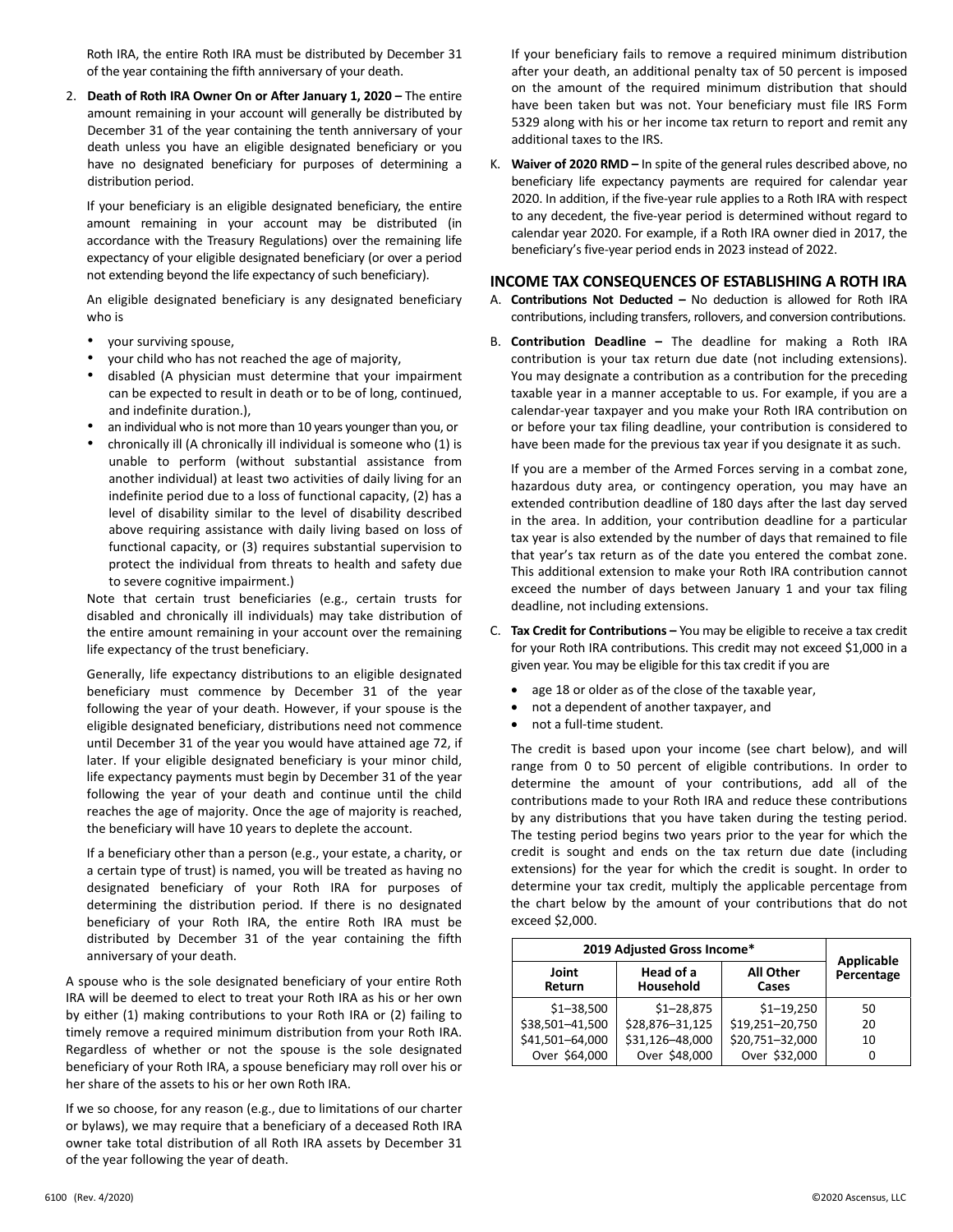| 2020 Adjusted Gross Income*        | Applicable             |                           |            |
|------------------------------------|------------------------|---------------------------|------------|
| Joint<br>Return                    | Head of a<br>Household | <b>All Other</b><br>Cases | Percentage |
| $$1 - 39,000$                      | $$1 - 29,250$          | $$1 - 19,500$             | 50         |
| \$39,001-42,500                    | \$29,251-31,875        | \$19,501-21,250           | 20         |
| \$42,501-65,000<br>\$31,876-48,750 |                        | \$21,251-32,500           | 10         |
| Over \$65,000                      | Over \$48,750          | Over \$32,500             |            |

 \*Adjusted gross income (AGI) includes foreign earned income and income from Guam, America Samoa, North Mariana Islands, and Puerto Rico. AGI limits are subject to cost‐of‐living adjustments each year.

- D. **Excess Contributions –** An excess contribution is any amount that is contributed to your Roth IRA that exceeds the amount that you are eligible to contribute. If the excess is not corrected timely, an additional penalty tax of six percent will be imposed upon the excess amount. The procedure for correcting an excess is determined by the timeliness of the correction as identified below.
	- 1. **Removal Before Your Tax Filing Deadline.**  An excess contribution may be corrected by withdrawing the excess amount, along with the earnings attributable to the excess, before your tax filing deadline, including extensions, for the year for which the excess contribution was made. An excess withdrawn under this method is not taxable to you, but you must include the earnings attributable to the excess in your taxable income in the year in which the contribution was made. The six percent excess contribution penalty tax will be avoided.
	- 2. **Removal After Your Tax Filing Deadline.** If you are correcting an excess contribution after your tax filing deadline, including extensions, remove only the amount of the excess contribution. The six percent excess contribution penalty tax will be imposed on the excess contribution for each year it remains in the Roth IRA. An excess withdrawal under this method is not taxable to you.
	- 3. **Carry Forward to a Subsequent Year.** If you do not withdraw the excess contribution, you may carry forward the contribution for a subsequent tax year. To do so, you under-contribute for that tax year and carry the excess contribution amount forward to that year on your tax return. The six percent excess contribution penalty tax will be imposed on the excess amount for each year that it remains as an excess contribution at the end of the year.

You must file IRS Form 5329 along with your income tax return to report and remit any additional taxes to the IRS.

- E. **Tax‐Deferred Earnings –** The investment earnings of your Roth IRA are not subject to federal income tax as they accumulate in your Roth IRA. In addition, distributions of your Roth IRA earnings will be free from federal income tax if you take a qualified distribution, as described below.
- F. **Taxation of Distributions –** The taxation of Roth IRA distributions depends on whether the distribution is a qualified distribution or a nonqualified distribution.
	- 1. **Qualified Distributions.**  Qualified distributions from your Roth IRA (both the contributions and earnings) are not included in your income. A qualified distribution is a distribution that is made after the expiration of the five‐year period beginning January 1 of the first year for which you made a contribution to any Roth IRA (including a conversion from a Traditional IRA), and is made on account of one of the following events.
		- Attainment of age 59½
		- **Disability**
		- First-time homebuyer purchase
		- Death

 For example, if you made a contribution to your Roth IRA for 2015, the five‐year period for determining whether a distribution is a qualified distribution is satisfied as of January 1, 2020.

- 2. **Nonqualified Distributions.** If you do not meet the requirements for a qualified distribution, any earnings you withdraw from your Roth IRA will be included in your gross income and, if you are under age 59½, may be subject to an early distribution penalty tax. However, when you take a distribution, the amounts you contributed annually to any Roth IRA and any military death gratuity or Servicemembers' Group Life Insurance (SGLI) payments that you rolled over to a Roth IRA, will be deemed to be removed first, followed by conversion and employer‐sponsored retirement plan rollover contributions made to any Roth IRA on a first‐in, first‐ out basis. Therefore, your nonqualified distributions will not be taxable to you until your withdrawals exceed the amount of your annual contributions, rollovers of your military death gratuity or SGLI payments, and your conversions and employer‐sponsored retirement plan rollovers.
- G. **Income Tax Withholding –** Any nonqualified withdrawal of earnings from your Roth IRA may be subject to federal income tax withholding. You may, however, elect not to have withholding apply to your Roth IRA withdrawal. If withholding is applied to your withdrawal, not less than 10 percent of the amount withdrawn must be withheld.
- H. **Early Distribution Penalty Tax** If you are under age 59½ and receive a nonqualified Roth IRA distribution, an additional early distribution penalty tax of 10 percent generally will apply to the amount includible in income in the year of the distribution. If you are under age 59½ and receive a distribution of conversion amounts or employer‐sponsored retirement plan rollover amounts within the five‐year period beginning with the year in which the conversion or employer-sponsored retirement plan rollover occurred, an additional early distribution penalty tax of 10 percent generally will apply to the amount of the distribution. The additional early distribution penalty tax of 10 percent generally will not apply if one of the following exceptions apply. **1) Death.** After your death, payments made to your beneficiary are not subject to the 10 percent early distribution penalty tax. **2) Disability.** If you are disabled at the time of distribution, you are not subject to the additional 10 percent early distribution penalty tax. In order to be disabled, a physician must determine that your impairment can be expected to result in death or to be of long, continued, and indefinite duration. **3) Substantially equal periodic payments.** You are not subject to the additional 10 percent early distribution penalty tax if you are taking a series of substantially equal periodic payments (at least annual payments) over your life expectancy or the joint life expectancy of you and your beneficiary. You must continue these payments for the longer of five years or until you reach age 59½. **4) Unreimbursed medical**  expenses. If you take payments to pay for unreimbursed medical expenses that exceed a specified percentage of your adjusted gross income, you will not be subject to the 10 percent early distribution penalty tax. For further detailed information and effective dates you may obtain IRS Publication 590‐B, *Distributions from Individual Retirement Arrangements (IRAs),* from the IRS. The medical expenses may be for you, your spouse, or any dependent listed on your tax return. **5) Health insurance premiums.** If you are unemployed and have received unemployment compensation for 12 consecutive weeks under a federal or state program, you may take payments from your Roth IRA to pay for health insurance premiums without incurring the 10 percent early distribution penalty tax. **6) Higher education expenses.** Payments taken for certain qualified higher education expenses for you, your spouse, or the children or grandchildren of you or your spouse, will not be subject to the 10 percent early distribution penalty tax. **7) First‐time homebuyer.** You may take payments from your Roth IRA to use toward qualified acquisition costs of buying or building a principal residence. The amount you may take for this reason may not exceed a lifetime maximum of \$10,000. The payment must be used for qualified acquisition costs within 120 days of receiving the distribution. **8) IRS**  levy. Payments from your Roth IRA made to the U.S. government in response to a federal tax levy are not subject to the 10 percent early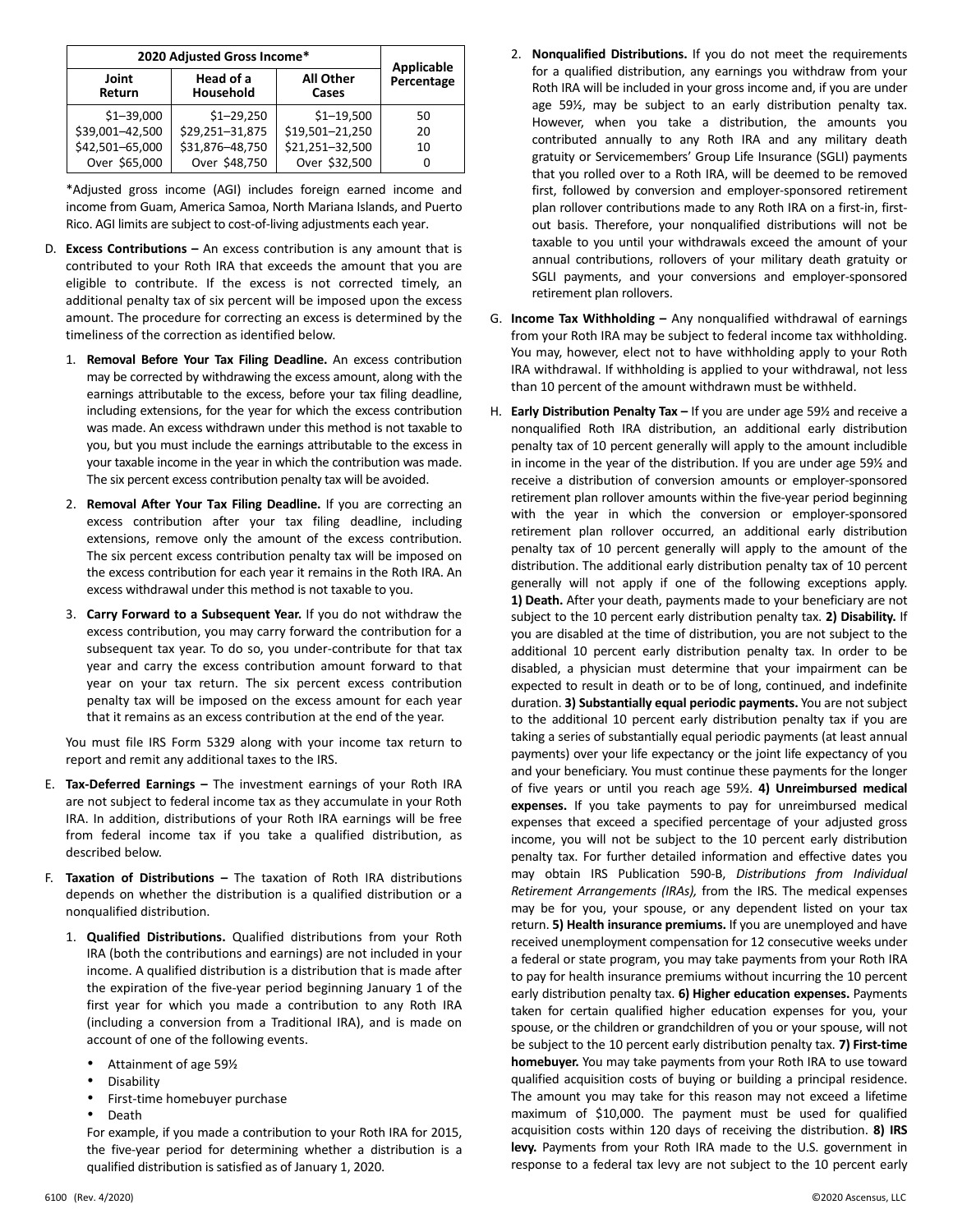distribution penalty tax. **9) Qualified reservist distributions.** If you are a qualified reservist member called to active duty for more than 179 days or an indefinite period, the payments you take from your Roth IRA during the active duty period are not subject to the 10 percent early distribution penalty tax. **10) Qualified birth or adoption.** Payments from your Roth IRA for the birth of your child or the adoption of an eligible adoptee will not be subject to the 10 percent early distribution penalty tax if the distribution is taken during the one-year period beginning on the date of birth of your child or the date on which your legal adoption of an eligible adoptee is finalized. An eligible adoptee means any individual (other than your spouse's child) who has not attained age 18 or is physically or mentally incapable of self‐support. The aggregate amount you may take for this reason may not exceed \$5,000 for each birth or adoption.

 You must file IRS Form 5329 along with your income tax return to the IRS to report and remit any additional taxes or to claim a penalty tax exception.

- I. **Required Minimum Distributions**  You are not required to take distributions from your Roth IRA during your lifetime (as required for Traditional and savings incentive match plan for employees of small employers (SIMPLE) IRAs). However, your beneficiaries generally are required to take distributions from your Roth IRA after your death. See the section titled *Beneficiary Payouts* in this disclosure statement regarding beneficiaries' required minimum distributions.
- J. **Rollovers and Conversions**  Your Roth IRA may be rolled over to another Roth IRA of yours, may receive rollover contributions, or may receive conversion contributions, provided that all of the applicable rollover or conversion rules are followed. Rollover is a term used to describe a movement of cash or other property to your Roth IRA from another Roth IRA, or from your employer's qualified retirement plan, 403(a) annuity, 403(b) tax‐sheltered annuity, 457(b) eligible governmental deferred compensation plan, or federal Thrift Savings Plan. Conversion is a term used to describe the movement of Traditional IRA or SIMPLE IRA assets to a Roth IRA. A conversion generally is a taxable event. The general rollover and conversion rules are summarized below. These transactions are often complex. If you have any questions regarding a rollover or conversion, please see a competent tax advisor.
	- 1. **Roth IRA‐to‐Roth IRA Rollovers.**  Assets distributed from your Roth IRA may be rolled over to the same Roth IRA or another Roth IRA of yours if the requirements of IRC Sec. 408(d)(3) are met. A proper Roth IRA‐to‐Roth IRA rollover is completed if all or part of the distribution is rolled over not later than 60 days after the distribution is received. In the case of a distribution for a first-time homebuyer where there was a delay or cancellation of the purchase, the 60‐day rollover period may be extended to 120 days. Roth IRA assets may not be rolled over to other types of IRAs (e.g., Traditional IRA, SIMPLE IRA), or employer‐sponsored retirement plans.

 You are permitted to roll over only one distribution from an IRA (Traditional, Roth, or SIMPLE) in a 12‐month period, regardless of the number of IRAs you own. A distribution may be rolled over to the same IRA or to another IRA that is eligible to receive the rollover. For more information on rollover limitations, you may wish to obtain IRS Publication 590‐B, *Distributions from Individual Retirement Arrangements (IRAs)*, from the IRS or refer to the IRS website at www.irs.gov.

 2. **Traditional IRA‐to‐Roth IRA Conversions.**  If you convert to a Roth IRA, the amount of the conversion from your Traditional IRA to your Roth IRA will be treated as a distribution for income tax purposes, and is includible in your gross income (except for any nondeductible contributions). Although the conversion amount generally is included in income, the 10 percent early distribution

penalty tax will not apply to conversions from a Traditional IRA to a Roth IRA, regardless of whether you qualify for any exceptions to the 10 percent early distribution penalty tax. If you are required to take a required minimum distribution for the year, you must remove your required minimum distribution before converting your Traditional IRA.

- 3. **SIMPLE IRA‐to‐Roth IRA Conversions.** You are eligible to convert all or any portion of your existing SIMPLE IRA into your Roth IRA, provided two years have passed since you first participated in a SIMPLE IRA plan sponsored by your employer. The amount of the conversion from your SIMPLE IRA to your Roth IRA will be treated as a distribution for income tax purposes and is includible in your gross income. Although the conversion amount generally is included in income, the 10 percent early distribution penalty tax will not apply to conversions from a SIMPLE IRA to a Roth IRA, regardless of whether you qualify for any exceptions to the 10 percent early distribution penalty tax. If you are required to take a required minimum distribution for the year, you must remove your required minimum distribution before converting your SIMPLE IRA.
- 4. **Rollovers of Roth Elective Deferrals.**  Roth elective deferrals distributed from a 401(k) cash or deferred arrangement, 403(b) tax‐sheltered annuity, 457(b) eligible governmental deferred compensation plan, or federal Thrift Savings Plan, may be rolled into your Roth IRA.
- 5. **Employer‐Sponsored Retirement Plan‐to‐Roth IRA Rollovers.** You may roll over, directly or indirectly, any eligible rollover distribution from an eligible employer‐sponsored retirement plan to your Roth IRA. An eligible rollover distribution is defined generally as any distribution from a qualified retirement plan, 403(a) annuity, 403(b) tax‐sheltered annuity, 457(b) eligible governmental deferred compensation plan, or federal Thrift Savings Plan unless it is a required minimum distribution, hardship distribution, part of a certain series of substantially equal periodic payments, corrective distributions of excess contributions, excess deferrals, excess annual additions and any income allocable to the excess, deemed loan distribution, dividends on employer securities, or the cost of life insurance coverage.

 If you are conducting an indirect rollover, your eligible rollover distribution generally must be rolled over to your Roth IRA not later than 60 days after you receive the distribution. In the case of a plan loan offset due to plan termination or severance from employment, the deadline for completing the rollover is your tax return due date (including extensions) for the year in which the offset occurs.

 If you are a spouse or nonspouse beneficiary of a deceased employer‐sponsored retirement plan participant, or the trustee of an eligible type of trust named as beneficiary of such participant, you may directly roll over inherited assets from a qualified retirement plan, 403(a) annuity, 403(b) tax‐sheltered annuity, or 457(b) eligible governmental deferred compensation plan to an inherited Roth IRA, as permitted by the IRS. The Roth IRA must be maintained as an inherited Roth IRA, subject to the beneficiary distribution requirements.

 Although the rollover amount generally is included in income, the 10 percent early distribution penalty tax will not apply to rollovers from eligible employer-sponsored retirement plans to a Roth IRA or inherited Roth IRA, regardless of whether you qualify for any exceptions to the 10 percent early distribution penalty tax.

 6. **Beneficiary Rollovers From 401(k), 403(b), or 457(b) Eligible Governmental Plans Containing Roth Elective Deferrals.** If you are a spouse beneficiary, nonspouse beneficiary, or the trustee of an eligible type of trust named as beneficiary of a deceased 401(k), 403(b), or 457(b) eligible governmental deferred compensation plan participant who had made Roth elective deferrals to the plan,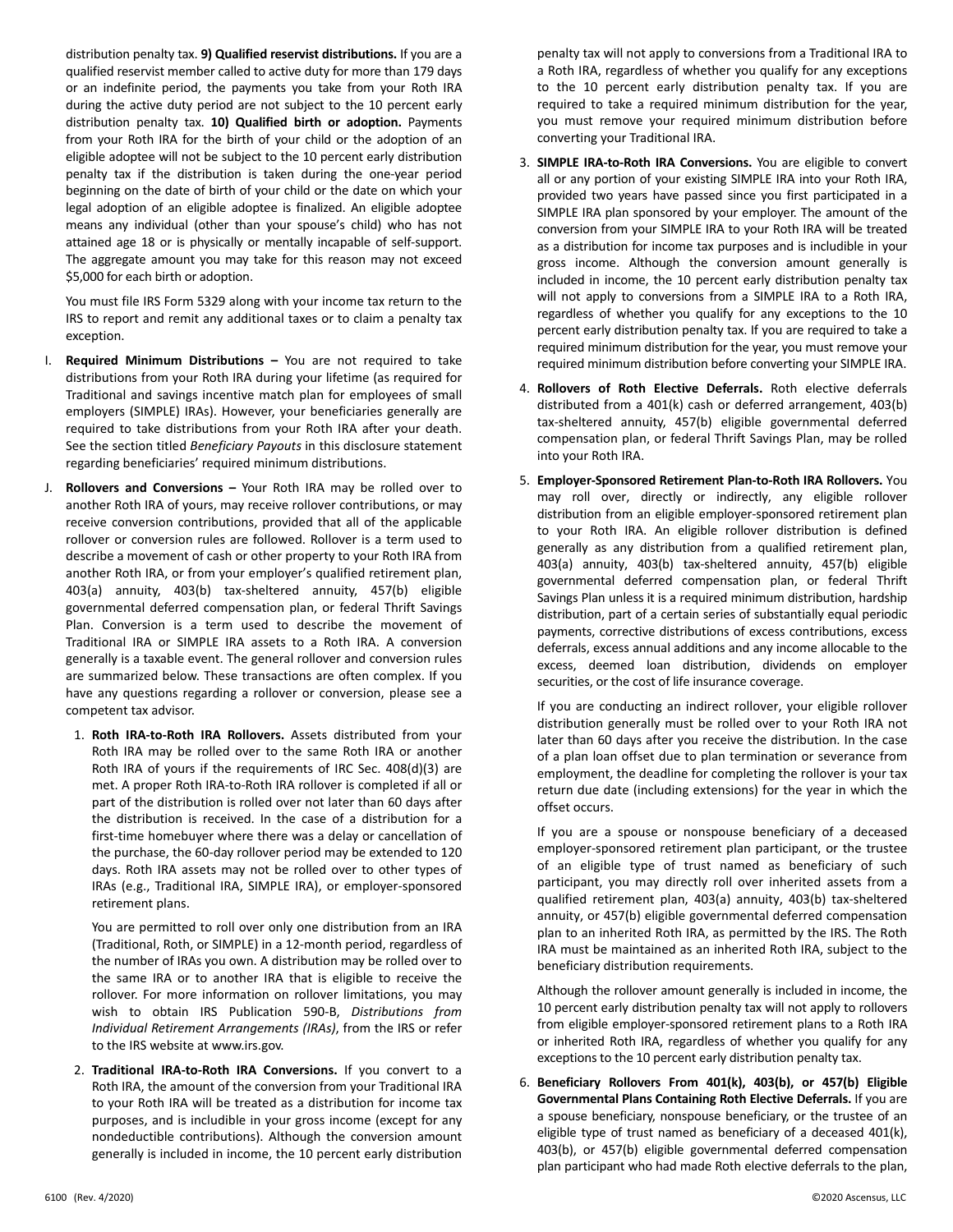you may directly roll over the Roth elective deferrals and their earnings to an inherited Roth IRA, as permitted by the IRS. The Roth IRA must be maintained as an inherited Roth IRA, subject to the beneficiary distribution requirements.

- 7. **Rollovers of Military Death Benefits.**  If you receive or have received a military death gratuity or a payment from the SGLI program, you may be able to roll over the proceeds to your Roth IRA. The rollover contribution amount is limited to the sum of the death benefits or SGLI payment received, less any such amount that was rolled over to a Coverdell education savings account. Proceeds must be rolled over within one year of receipt of the gratuity or SGLI payment for deaths occurring on or after June 17, 2008. Any amount that is rolled over under this provision is considered nontaxable basis in your Roth IRA.
- 8. **Qualified HSA Funding Distribution.**  If you are eligible to contribute to a health savings account (HSA), you may be eligible to take a one-time tax-free qualified HSA funding distribution from your Roth IRA and directly deposit it to your HSA. The amount of the qualified HSA funding distribution may not exceed the maximum HSA contribution limit in effect for the type of high deductible health plan coverage (i.e., single or family coverage) that you have at the time of the deposit, and counts toward your HSA contribution limit for that year. For further detailed information, you may wish to obtain IRS Publication 969, *Health Savings Accounts and Other Tax‐Favored Health Plans*.
- 9. **Rollovers of Settlement Payments From Bankrupt Airlines.**  If you are a qualified airline employee who has received a qualified airline settlement payment from a commercial airline carrier under the approval of an order of a federal bankruptcy court in a case filed after September 11, 2001, and before January 1, 2007, you are allowed to roll over any portion of the proceeds into your Roth IRA within 180 days after receipt of such amount, or by a later date if extended by federal law. For further detailed information and effective dates you may obtain IRS Publication 590‐A, *Contributions to Individual Retirement Arrangements (IRAs)*, from the IRS or refer to the IRS website at www.irs.gov.
- 10. **Rollovers of Exxon Valdez Settlement Payments.** If you receive a qualified settlement payment from Exxon Valdez litigation, you may roll over the amount of the settlement, up to \$100,000, reduced by the amount of any qualified Exxon Valdez settlement income previously contributed to a Traditional or Roth IRA or eligible retirement plan in prior taxable years. You will have until your tax return due date (not including extensions) for the year in which the qualified settlement income is received to make the rollover contribution. To obtain more information on this type of rollover, you may wish to visit the IRS website at www.irs.gov.
- 11. **Rollover of IRS Levy.** If you receive a refund of eligible retirement plan assets that had been wrongfully levied, you may roll over the amount returned up until your tax return due date (not including extensions) for the year in which the money was returned.
- 12. **Repayment of Qualified Birth or Adoption Distribution.** If you have taken a qualified birth or adoption distribution, you may generally repay all or a portion of the aggregate amount of such distribution to a Roth IRA, as permitted by the IRS. For further information, you may wish to obtain IRS Publication 590‐A, *Contributions to Individual Retirement Arrangements (IRAs)*, by visiting www.irs.gov on the Internet.
- 13. **Written Election.** At the time you make a rollover or conversion to a Roth IRA, you must designate in writing to the custodian your election to treat that contribution as a rollover or conversion. Once made, the election is irrevocable.
- K. **Transfer Due to Divorce –** If all or any part of your Roth IRA is awarded to your spouse or former spouse in a divorce or legal separation proceeding, the amount so awarded will be treated as the spouse's Roth IRA (and may be transferred pursuant to a courtapproved divorce decree or written legal separation agreement to another Roth IRA of your spouse), and will not be considered a taxable distribution to you. A transfer is a tax‐free direct movement of cash and/or property from one Roth IRA to another.
- L. **Recharacterizations –** If you make a contribution to a Traditional IRA and later recharacterize either all or a portion of the original contribution to a Roth IRA along with net income attributable, you may elect to treat the original contribution as having been made to the Roth IRA. The same methodology applies when recharacterizing a contribution from a Roth IRA to a Traditional IRA. The deadline for completing a recharacterization is your tax filing deadline (including any extensions) for the year for which the original contribution was made. You may not recharacterize a Roth IRA conversion or an employer‐sponsored retirement plan rollover.

# **LIMITATIONS AND RESTRICTIONS**

A. **Spousal Roth IRA –** If you are married and have compensation, you may contribute to a Roth IRA established for the benefit of your spouse, regardless of whether or not your spouse has compensation. You must file a joint income tax return for the year for which the contribution is made.

 The amount you may contribute to your Roth IRA and your spouse's Roth IRA is the lesser of 100 percent of your combined eligible compensation or \$12,000 for 2019 and 2020. This amount may be increased with cost-of-living adjustments each year. However, you may not contribute more than the individual contribution limit to each Roth IRA. Your contribution may be further limited if your MAGI falls within the minimum and maximum thresholds.

 If your spouse is age 50 or older by the close of the taxable year, and is otherwise eligible, you may make an additional contribution to your spouse's Roth IRA. The maximum additional contribution is \$1,000 per year.

- B. **Gift Tax –** Transfers of your Roth IRA assets to a beneficiary made during your life and at your request may be subject to federal gift tax under IRC Sec. 2501.
- C. **Special Tax Treatment –** Capital gains treatment and 10‐year income averaging authorized by IRC Sec. 402 do not apply to Roth IRA distributions.
- D. **Prohibited Transactions -** If you or your beneficiary engage in a prohibited transaction with your Roth IRA, as described in IRC Sec. 4975, your Roth IRA will lose its tax-deferred or tax-exempt status, and you generally must include the value of the earnings in your account in your gross income for that taxable year. The following transactions are examples of prohibited transactions with your Roth IRA. (1) Taking a loan from your Roth IRA (2) Buying property for personal use (present or future) with Roth IRA assets (3) Receiving certain bonuses or premiums because of your Roth IRA.
- E. **Pledging –** If you pledge any portion of your Roth IRA as collateral for a loan, the amount so pledged will be treated as a distribution and may be included in your gross income for that year.

# **OTHER**

A. **IRS Plan Approval –** Articles I through VIII of the agreement used to establish this Roth IRA have been approved by the IRS. The IRS approval is a determination only as to form. It is not an endorsement of the plan in operation or of the investments offered.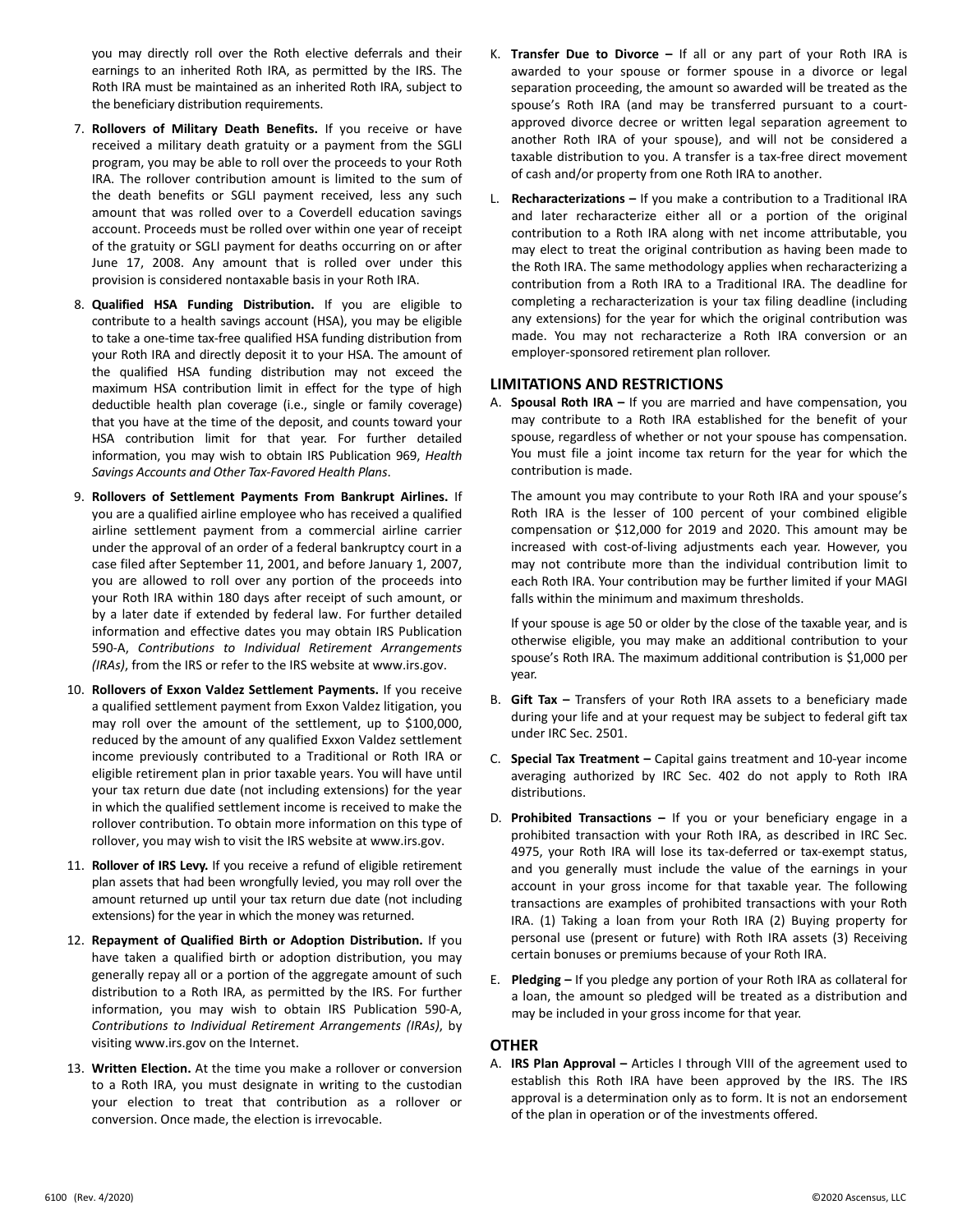- B. **Additional Information –** For further information on Roth IRAs, you may wish to obtain IRS Publication 590‐A, *Contributions to Individual Retirement Arrangements (IRAs)*, or Publication 590‐B, *Distributions from Individual Retirement Arrangements (IRAs)*, by calling 800‐TAX‐FORM, or by visiting www.irs.gov on the Internet.
- C. **Important Information About Procedures for Opening a New Account**  To help the government fight the funding of terrorism and money laundering activities, federal law requires all financial organizations to obtain, verify, and record information that identifies each person who opens an account. Therefore, when you open a Roth IRA, you are required to provide your name, residential address, date of birth, and identification number. We may require other information that will allow us to identify you.
- D. **Qualified Reservist Distributions –** If you are an eligible qualified reservist who has taken penalty-free qualified reservist distributions from your Roth IRA or retirement plan, you may recontribute those amounts to a Roth IRA generally within a two‐year period from your date of return.
- E. **Qualified Charitable Distributions –** If you are age 70½ or older, you may be eligible take tax‐free Roth IRA distributions of up to \$100,000 per year and have these distributions paid directly to certain charitable organizations. Special tax rules may apply. For further detailed information and effective dates you may obtain IRS Publication 590‐B, *Distributions from Individual Retirement Arrangements (IRAs)*, from the IRS or refer to the IRS website at www.irs.gov.
- F. **Disaster Related Relief** If you qualify (for example, you sustained an economic loss due to, or are otherwise considered affected by, certain disasters designated by Congress), you may be eligible for favorable tax treatment on distributions, rollovers, and other transactions involving your Roth IRA. Qualified disaster relief may include penalty‐tax free early distributions made during specified timeframes for each disaster, the ability to include distributions in your gross income ratably over multiple years, the ability to roll over distributions to an eligible retirement plan without regard to the 60‐ day rollover rule, and more. For additional information on specific disasters, including a complete listing of disaster areas, qualification requirements for relief, and allowable disaster‐related Roth IRA transactions, you may wish to obtain IRS Publication 590‐B, *Distributions from Individual Retirement Arrangements (IRAs)*, from the IRS or refer to the IRS website at www.irs.gov.
- G. **Coronavirus‐Related Distributions (CRDs) –** If you qualify, you may withdraw up to \$100,000 in aggregate from your IRAs and eligible retirement plans as a CRD, without paying the 10 percent early distribution penalty tax. You are a qualified individual if you (or your spouse or dependent) is diagnosed with the COVID‐19 disease or the SARS-CoV-2 virus in an approved test; or if you have experienced adverse financial consequences as a result of being quarantined, being furloughed or laid off or having work hours reduced due to such virus or disease, being unable to work due to lack of child care due to such virus or disease, closing or reduced hours of a business owned or operated by you due to such virus or disease, or other factors as determined by the IRS. A CRD must be made on or after January 1, 2020, and before December 31, 2020.

 CRDs will be taxed ratably over a three‐year period, unless you elect otherwise, and may be repaid over three years beginning with the day following the day a CRD is made. Repayments may be made to an eligible retirement plan or IRA.

 An eligible retirement plan is defined as a qualified retirement plan, 403(a) annuity, 403(b) tax‐sheltered annuity, 457(b) eligible governmental deferred compensation plan, or an IRA.